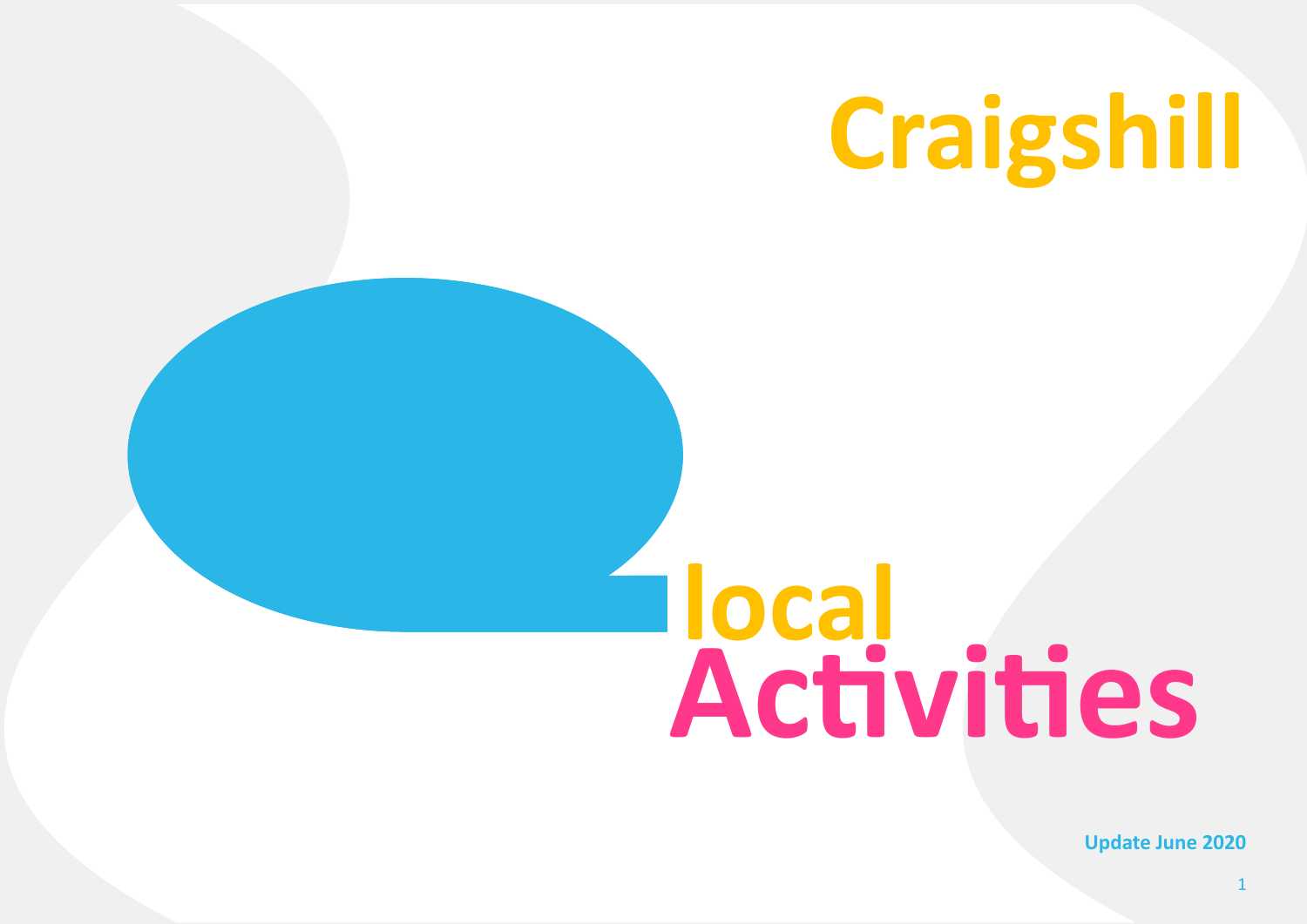## **contents**

| <b>Background and key</b>              |           |
|----------------------------------------|-----------|
| <b>Pre school community Activities</b> | 5         |
| <b>Primary age activities</b>          | 7         |
| Young people activities                | 9         |
| <b>Adults activities</b>               | <b>10</b> |
| <b>Over 50s activities</b>             | 13        |
| <b>Family activities</b>               | 14        |
| <b>Parks and open spaces</b>           | 15        |
| <b>Places of worship</b>               | 16        |
| <b>Local meetings</b>                  | 17        |
| <b>Local surgeries</b>                 | 18        |

2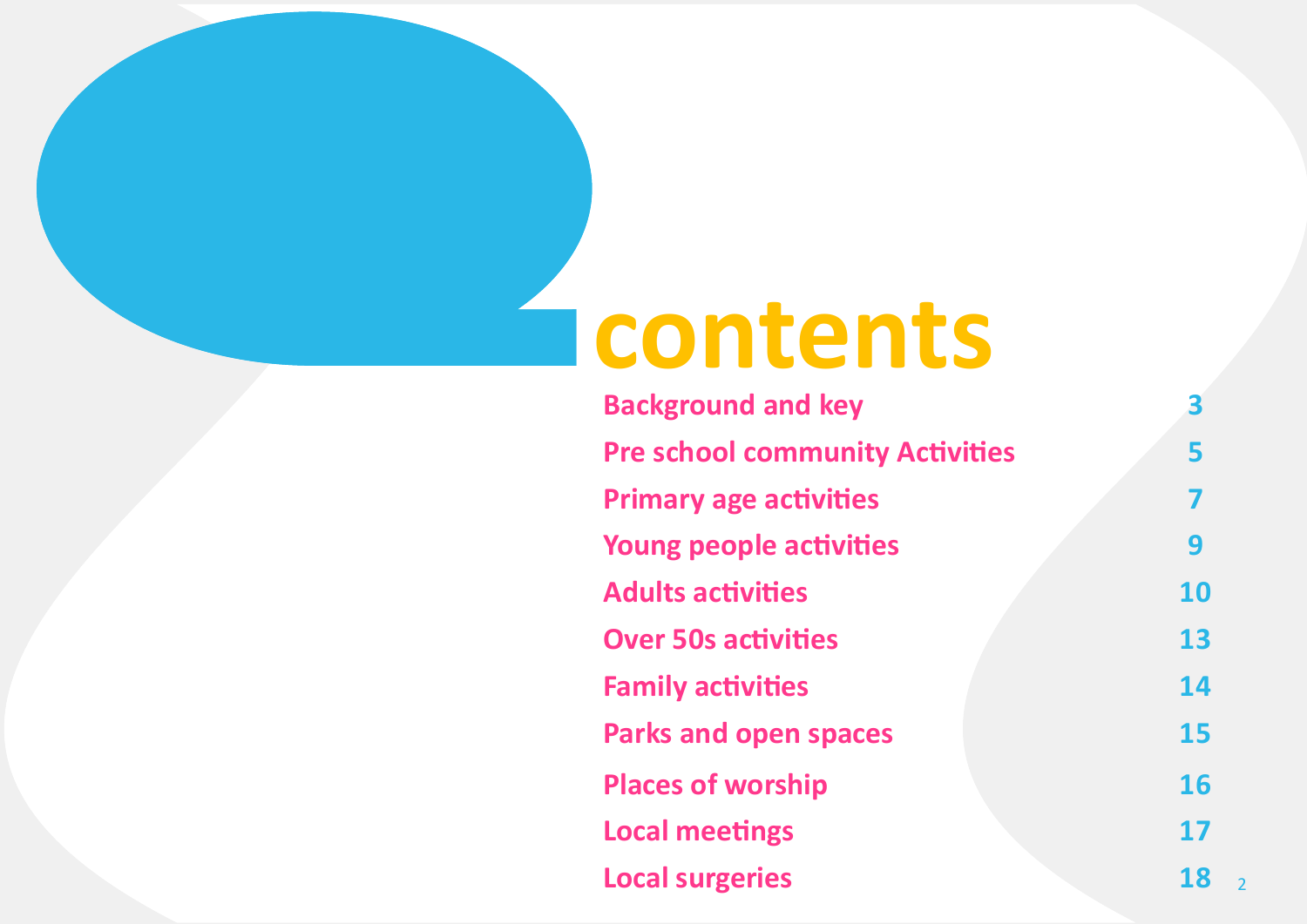# **background**

Within the findings, from the mapping, statistical analysis and community consultation; affordable activities for community to take part in is a key element that should integrate into, support and enhance many of the themes within the Craigshill local plan.

Some of these include:

- $\Rightarrow$  Support for learning through children having exposure and access to positive life experiences
- $\Rightarrow$  Activities that support children's learning in literacy and numeracy
- $\Rightarrow$  Activities that support children's physical activity
- $\Rightarrow$  activity that engages children and young people constructively within their community to minimise anti social behaviour and support them feel included.
- $\Rightarrow$  Increase health outcomes and reduce isolation
- $\Rightarrow$  Increase, encourage and support life long learning and community capacity building.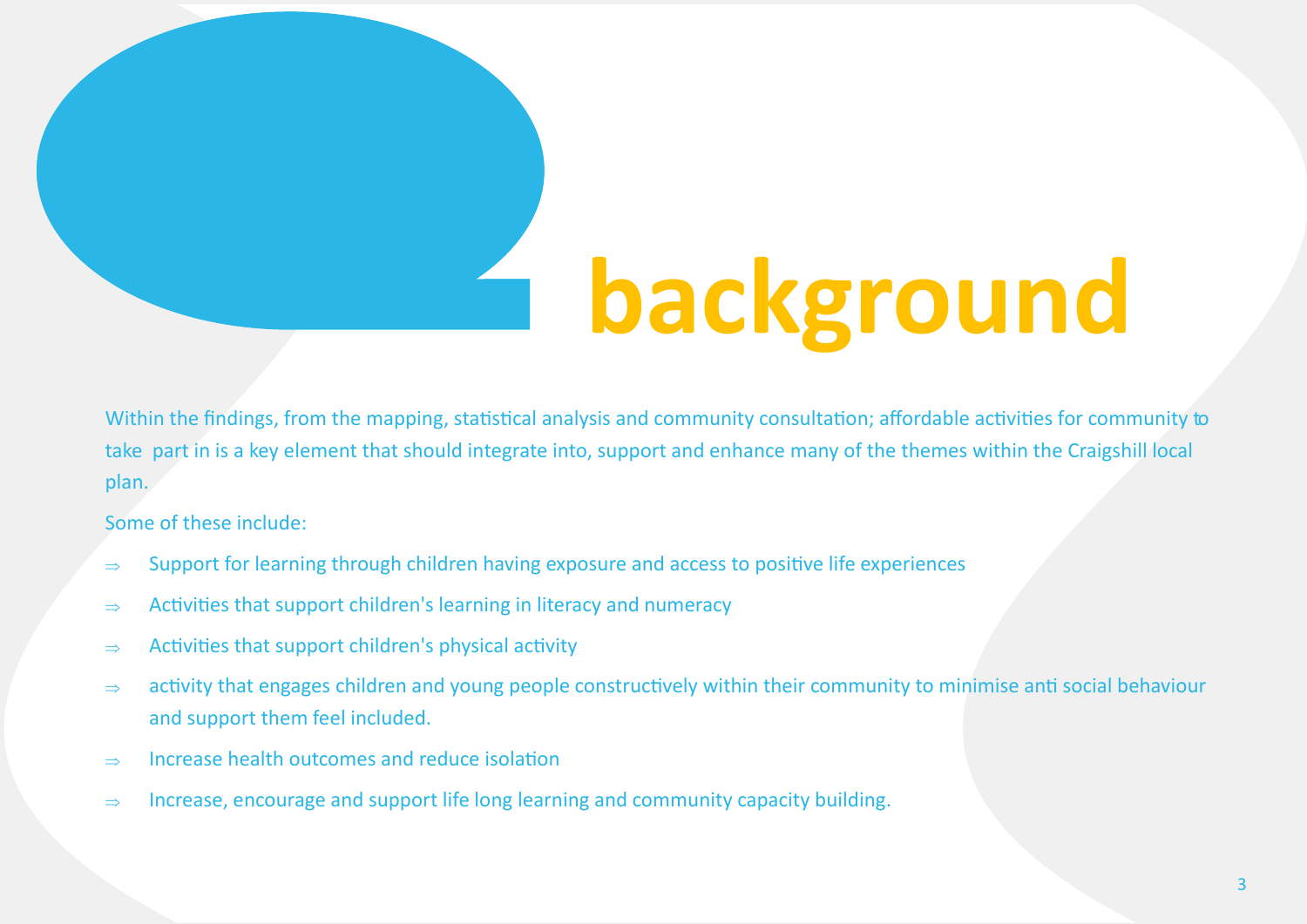

**Activity type**

#### **Activity**





employability













**Figure 3**<br>Booking required



Closed group

Certificated

**Life stages** 





Primary age



Young people







**Period of activity** 



Term time only Cost





Food available



Holiday period





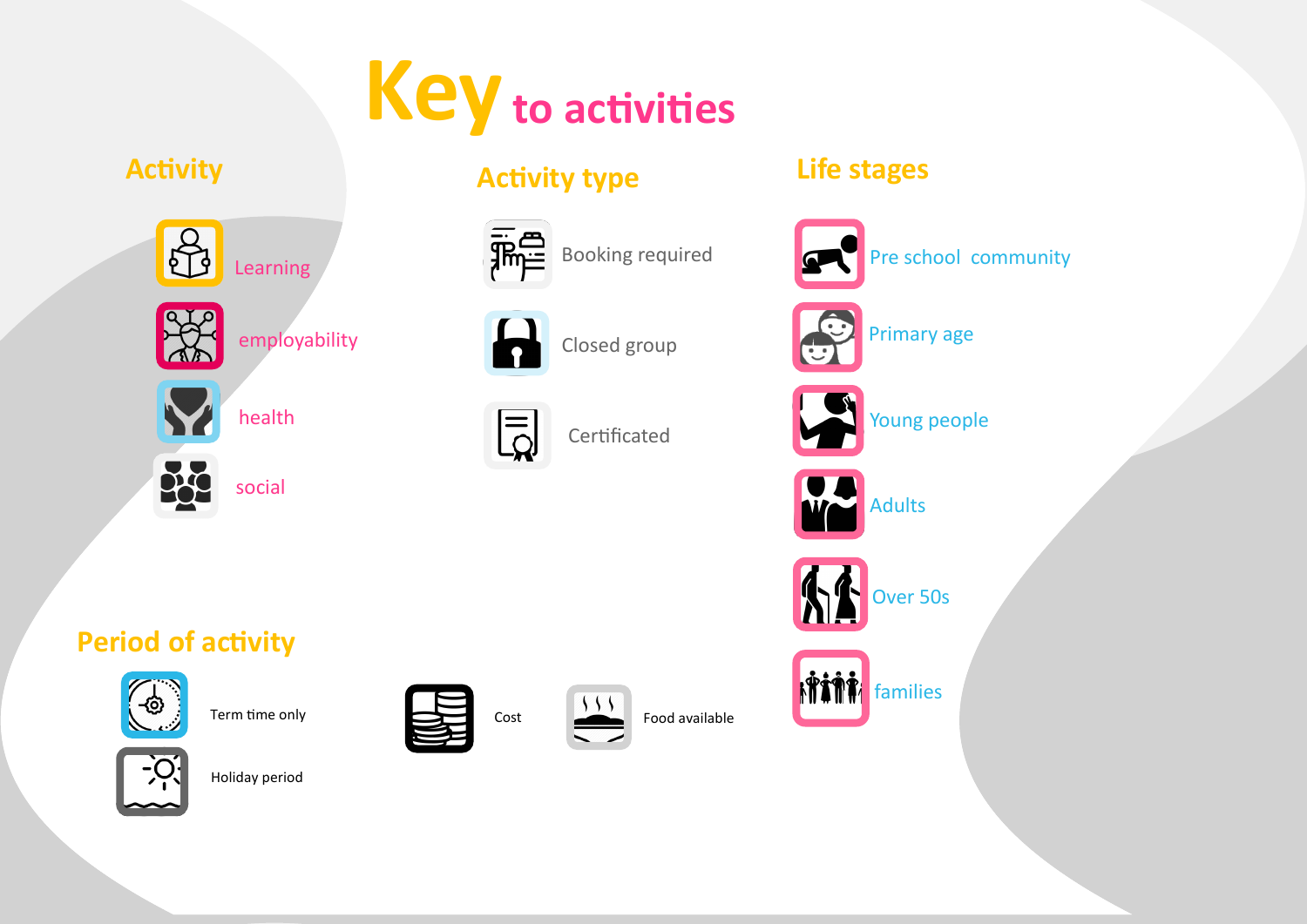### **activities for the pre school community**

| Services/organisations                                                 | <b>Mon</b>        | <b>Tues</b>       | <b>Wed</b>        | <b>Thurs</b>      | <b>Frid</b>       | <b>Sat</b> | <b>Sun</b> |                                                          |               |                   |  |
|------------------------------------------------------------------------|-------------------|-------------------|-------------------|-------------------|-------------------|------------|------------|----------------------------------------------------------|---------------|-------------------|--|
| Drop in and play<br>Daisy Drop In                                      | $9.30 -$<br>12.00 | $9.30 -$<br>12.00 | $9.30 -$<br>12.00 | $9.30 -$<br>12.00 | $9.30 -$<br>12.00 |            |            | -ଡ                                                       |               |                   |  |
| <b>Messy Play</b><br>Daisy Drop In                                     | 13.00-<br>15.00   |                   |                   | 13.00-<br>15.00   |                   |            |            | -ଡ                                                       |               | 239               |  |
| Music & Rhythm<br>Daisy Drop In                                        |                   |                   |                   |                   | 10.30-<br>11.30   |            |            | <b>1000</b>                                              | န္            | 939               |  |
| Drop in Playgroup<br>Daisy Drop In                                     | $9.15 -$<br>11.15 | $9.15 -$<br>11.15 | $9.15 -$<br>11.15 | $9.15 -$<br>11.15 | $9.15 -$<br>11.15 |            |            | ୍<br>-ଡି                                                 | $\beta$       | $\frac{111}{111}$ |  |
| Baby playgroup<br>Daisy Drop In                                        |                   | 13.00-<br>15.00   |                   |                   |                   |            |            | -®<br>—                                                  |               | D O<br>939        |  |
| Baby clinic<br><b>Craigshill Health Centre</b>                         |                   |                   |                   | 14.00-<br>15.00   |                   |            |            |                                                          |               |                   |  |
| Breastfeeding and post natal group<br>Daisy Drop In                    |                   |                   |                   |                   |                   |            |            | $\bullet$ )                                              |               |                   |  |
| <b>First Foods</b><br>Daisy Drop In                                    |                   |                   |                   |                   |                   |            |            | $\begin{pmatrix} -1 & 1 \\ 1 & 1 \\ 1 & 1 \end{pmatrix}$ | <b>R</b>      |                   |  |
| Book bugs<br><b>Almondbank Library</b>                                 |                   |                   |                   |                   |                   |            |            |                                                          | န္မ           |                   |  |
| Hartbeeps (children's sensory play)<br><b>Craigsfarm community Hub</b> | $9.15 -$          |                   |                   |                   |                   |            |            |                                                          | $\frac{1}{2}$ | 閣                 |  |
| <b>SPLAT</b><br><b>Craigsfarm community Hub</b>                        |                   |                   | <b>XXX</b>        |                   |                   |            |            |                                                          |               |                   |  |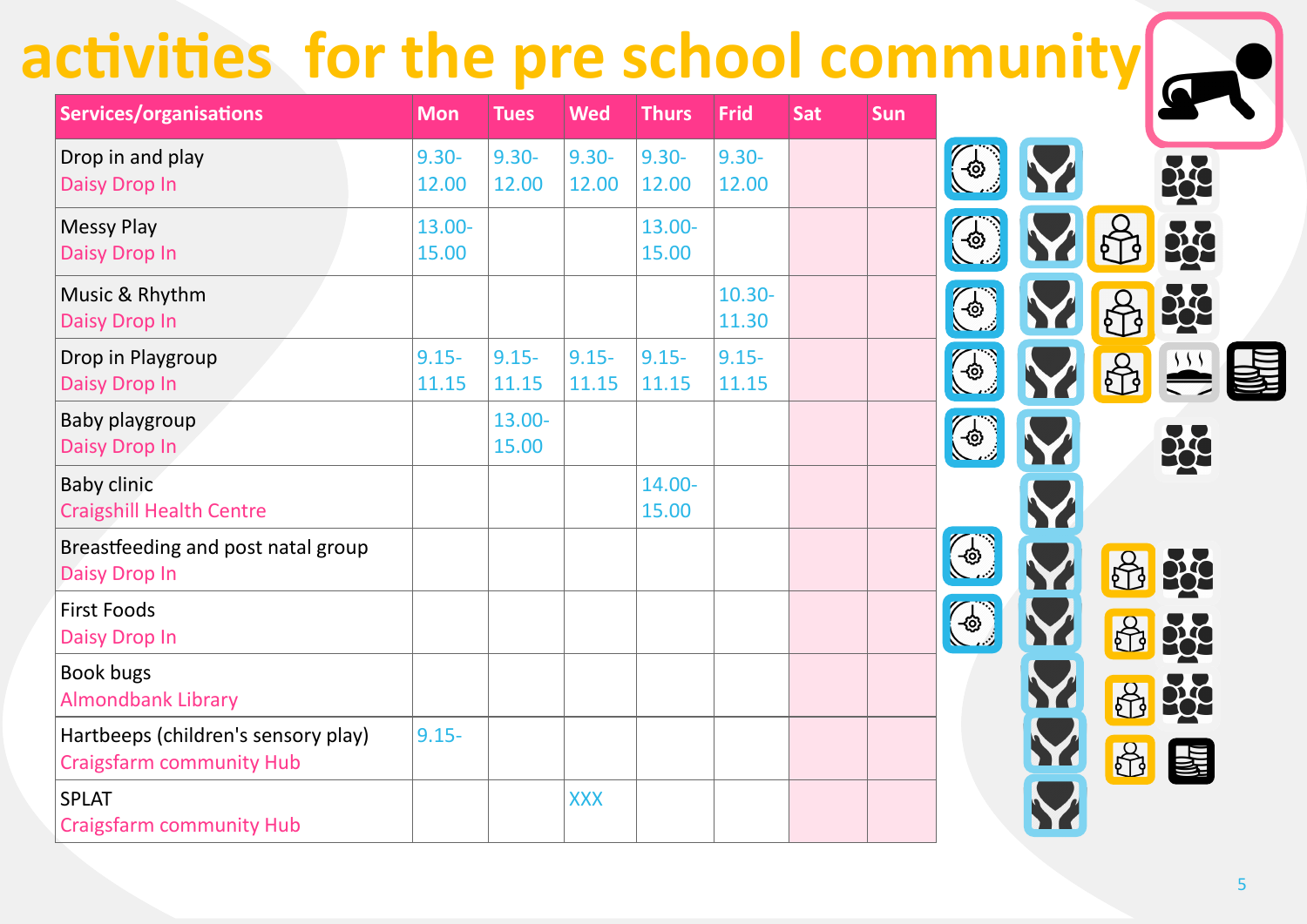#### **activities for the pre school community**

| $\boldsymbol{G}$ |
|------------------|
|                  |

| Services/organisations                                      | <b>Mon</b>                           | <b>Tues</b>                          | <b>Wed</b>                              | <b>Thurs</b>                                     | <b>Frid</b>       | Sat               | <b>Sun</b>        |                  |
|-------------------------------------------------------------|--------------------------------------|--------------------------------------|-----------------------------------------|--------------------------------------------------|-------------------|-------------------|-------------------|------------------|
| Space Bugs Soft play 18 months-7yrs<br>Craigswood           |                                      |                                      |                                         |                                                  | 11.30-<br>17.30   | 12.00-<br>18.00   | $9.00 -$<br>21.00 |                  |
| Supervised Space Bugs Soft play18 months-7yrs<br>Craigswood | $9.00 -$<br>11.00<br>17.30-<br>20.00 | $9.00 -$<br>11.30<br>17.30-<br>20.00 | $9.00 -$<br>11.30<br>$17.30 -$<br>20.00 | $9.00 -$<br>11.30<br>$17.30 -$<br>20.00          | $9.00 -$<br>12.00 | $9.00 -$<br>12.00 |                   | 又解毒              |
| Get Sporty-Gymnastics 18 months-3yrs<br>Craigswood          |                                      |                                      | 12.30-<br>13.15                         | $13.05 -$<br>13.50                               |                   |                   |                   |                  |
| Get Sporty-Gymnastics 3-5yrs<br>Craigswood                  |                                      |                                      | $13.20 -$<br>14.05<br>15.55             | $12.15 -$<br>13.00<br>$14.10 - 14.00 -$<br>14.45 |                   |                   |                   | 8<br><b>BEER</b> |
| Xcite soccer school 3-5 yrs<br>Craigswood                   |                                      |                                      |                                         | 16.00-<br>16.45                                  |                   |                   |                   | 国的               |
| N-G-Getix 3-7 yrs<br>Craigswood                             |                                      |                                      |                                         | 18.00-<br>19.00                                  |                   |                   |                   | 呦                |
| Golf Club 4-7yrs<br>Craigswood                              |                                      |                                      |                                         |                                                  | 13.30-<br>14.30   |                   |                   | <b>Pal</b>       |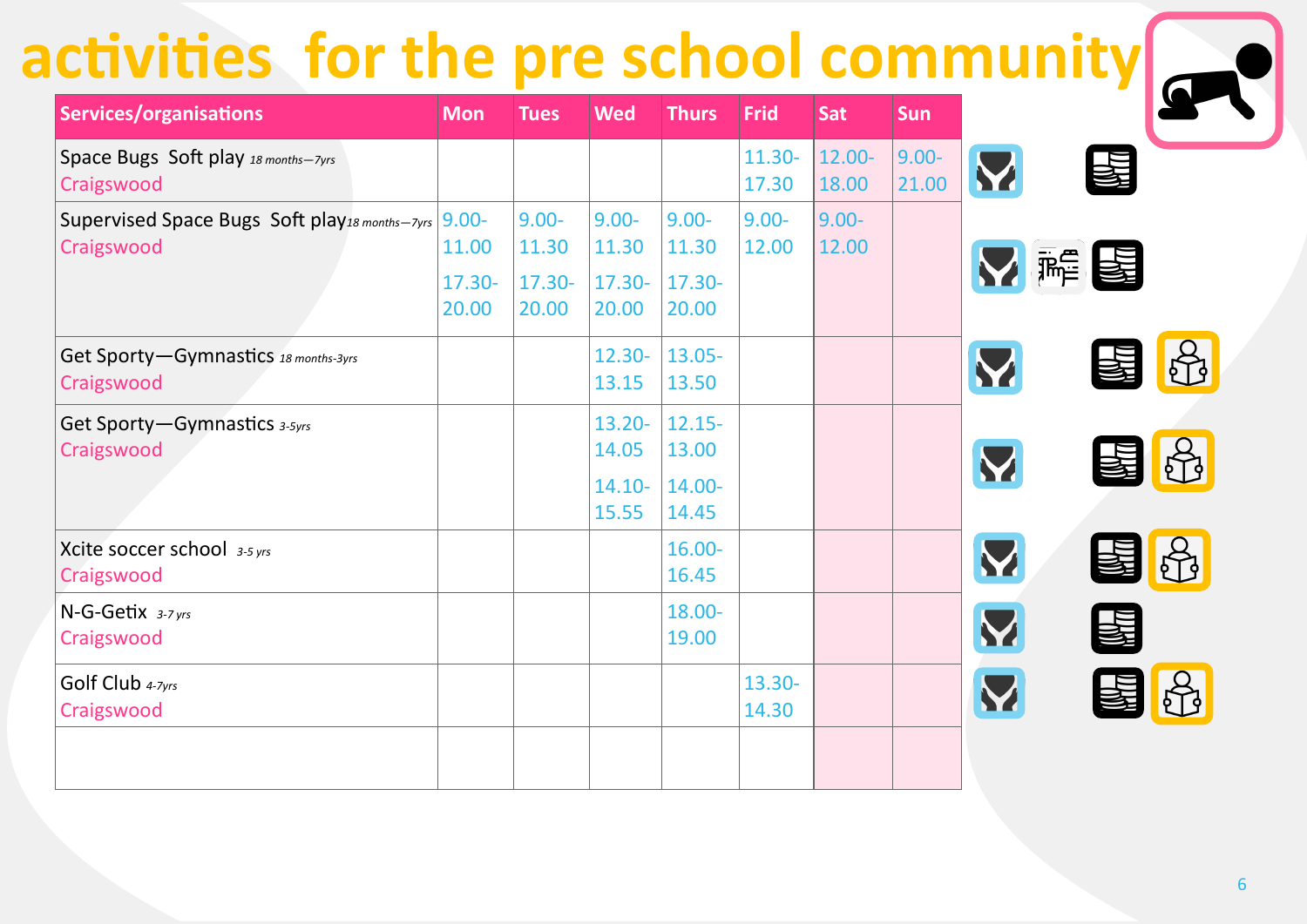### **activities for the primary community**



| Services/organisations                                      | <b>Mon</b>                              | <b>Tues</b>                          | <b>Wed</b>                           | <b>Thurs</b>                          | <b>Frid</b>       | <b>Sat</b>        | <b>Sun</b>        |           |  |
|-------------------------------------------------------------|-----------------------------------------|--------------------------------------|--------------------------------------|---------------------------------------|-------------------|-------------------|-------------------|-----------|--|
| Space Bugs Soft play 18 months-7yrs<br>Craigswood           |                                         |                                      |                                      |                                       | 11.30-<br>17.30   | 12.00-<br>18.00   | $9.00 -$<br>21.00 |           |  |
| Supervised Space Bugs Soft play18 months-7yrs<br>Craigswood | $9.00 -$<br>11.00<br>$17.30 -$<br>20.00 | $9.00 -$<br>11.30<br>17.30-<br>20.00 | $9.00 -$<br>11.30<br>17.30-<br>20.00 | $9.00 -$<br>11.30<br>17.30-<br>20.00  | $9.00 -$<br>12.00 | $9.00 -$<br>12.00 |                   |           |  |
| Get Sporty-Gymnastics 18 months-3yrs<br>Craigswood          |                                         |                                      | 12.30-<br>13.15                      | $13.05 -$<br>13.50                    |                   |                   |                   |           |  |
| Get Sporty-Gymnastics 3-5yrs<br>Craigswood                  |                                         |                                      | 13.20-<br>14.05<br>14.10-<br>15.55   | $12.15 -$<br>13.00<br>14.00-<br>14.45 |                   |                   |                   |           |  |
| Xcite soccer school 3-5 yrs<br>Craigswood                   |                                         |                                      |                                      | 16.00-<br>16.45                       |                   |                   |                   | န္        |  |
| Xcite soccer school 5-8 yrs<br>Craigswood                   | 17.00-<br>18.00                         |                                      |                                      |                                       | 16.00-<br>17.00   |                   |                   |           |  |
| N-G-Getix 3-7 yrs<br>Craigswood                             |                                         |                                      |                                      | 18.00-<br>19.00                       |                   |                   |                   |           |  |
| Golf Club 4-7yrs<br>Craigswood                              |                                         |                                      |                                      |                                       | 13.30-<br>14.30   |                   |                   | <b>PA</b> |  |
| Hip Hop dance Class <sub>5yrs +</sub><br>Craigswood         |                                         | $16.45 -$<br>17.45                   |                                      |                                       |                   |                   |                   |           |  |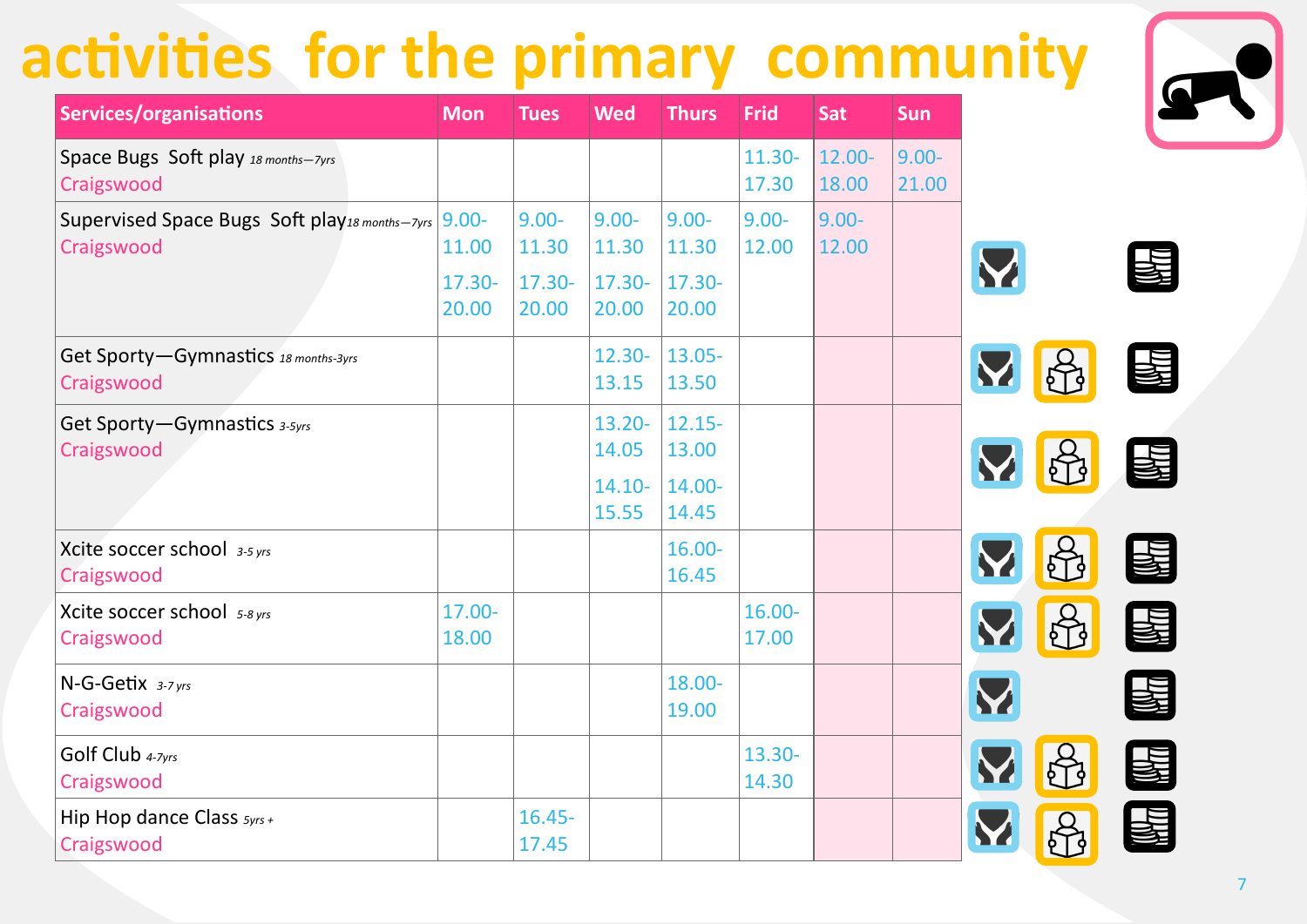#### 8 **Services/organisations Mon Tues Wed Thurs Frid Sat Sun** Girls Club Riverside Youth Wing 17.30- 19.30 Lego Club Almondbank Library 10.00- 11.00 Summer play scheme Riverside Youth Wing Almondbank Kids Craft sessions Almondbank Library 14.00- 15.00 Coding club Almondbank Library Children's Film Club Craigsfarm Community Hub 13.30- 15.30 Golf Club *8-11yrs* **Craigswood** 14.30- 15.30 Xcite soccer centre *5-6yrs* Craigswood 15.00- 16.00 N-R-G Active *8-11yrs* Craigswood 13.00- 14.00 N-R-Getrix *5-7yrs* **Craigswood** 14.00- 15.00 Junior Park Run Craigswood Xcite 9.30 **activities for the primary age community**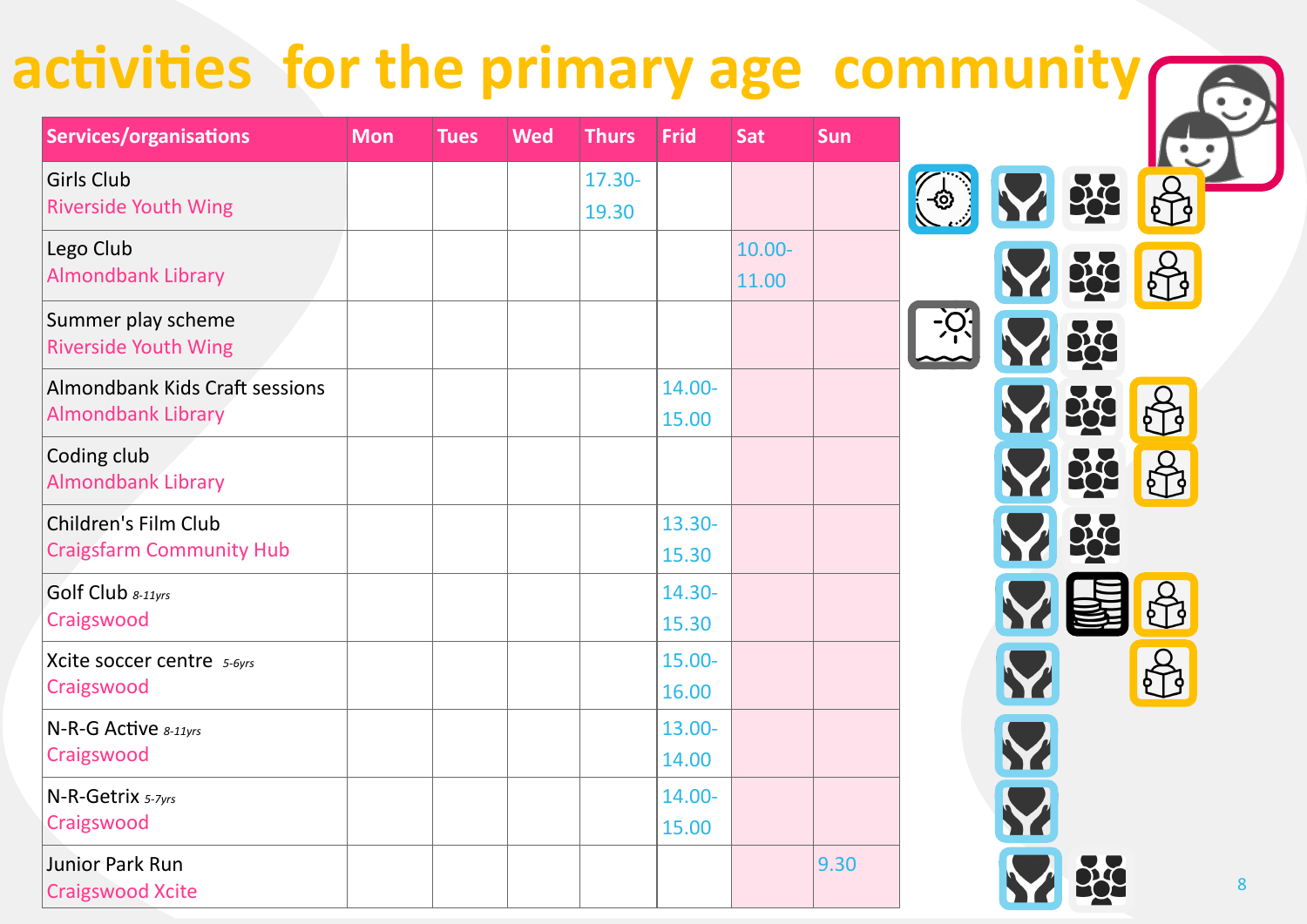| Services/organisations                            | <b>Mon</b> | <b>Tues</b>                          | <b>Wed</b> | <b>Thurs</b> | <b>Frid</b>                                 | <b>Sat</b> | <b>Sun</b> |
|---------------------------------------------------|------------|--------------------------------------|------------|--------------|---------------------------------------------|------------|------------|
| Craigshill Drop In                                | 18.00-     |                                      |            |              |                                             |            |            |
| <b>Riverside Youth Wing</b>                       | 20.00      |                                      |            |              |                                             |            |            |
| Enable                                            |            |                                      | $10.00 -$  | $10.00 -$    |                                             |            |            |
| <b>Craigsfarm Community Hub</b>                   |            |                                      | 15.00      | 15.00        |                                             |            |            |
| <b>YAP music</b>                                  |            | 18.30-                               |            |              |                                             |            |            |
| <b>Riverside Youth Wing</b>                       |            | 21.00                                |            |              |                                             |            |            |
| Senior Girls group                                |            |                                      | 17.30-     |              |                                             |            |            |
| <b>Riverside Youth Wing</b>                       |            |                                      | 19.30      |              |                                             |            |            |
| C Card outlet                                     |            |                                      |            |              |                                             |            |            |
| <b>Riverside Youth Wing?</b>                      |            |                                      |            |              |                                             |            |            |
| Teentone-without adult                            | 15.30-     | 15.30-                               | 15.30-     | 15.30-       | 12.30-                                      | $9.00 -$   | $9.00 -$   |
| Craigswood                                        | 18.30      | 18.30                                | 18.30      | 18.30        | 22.00                                       | 18.00      | 21.00      |
| Teentone-with adult                               | 18.30-     | 18.30-                               | 18.30-     | 18.30-       |                                             |            |            |
| Craigswood                                        | 21.00      | 22.00                                | 22.00      | 22.00        |                                             |            |            |
| <b>Junior Park Run</b><br><b>Craigswood Xcite</b> |            |                                      |            |              |                                             |            | 9.30       |
| Sexual health Clinic                              |            | Inver-<br>almond<br>HS-lunch<br>time |            |              | Howden<br><b>Health</b><br>Centre<br>13.30- |            |            |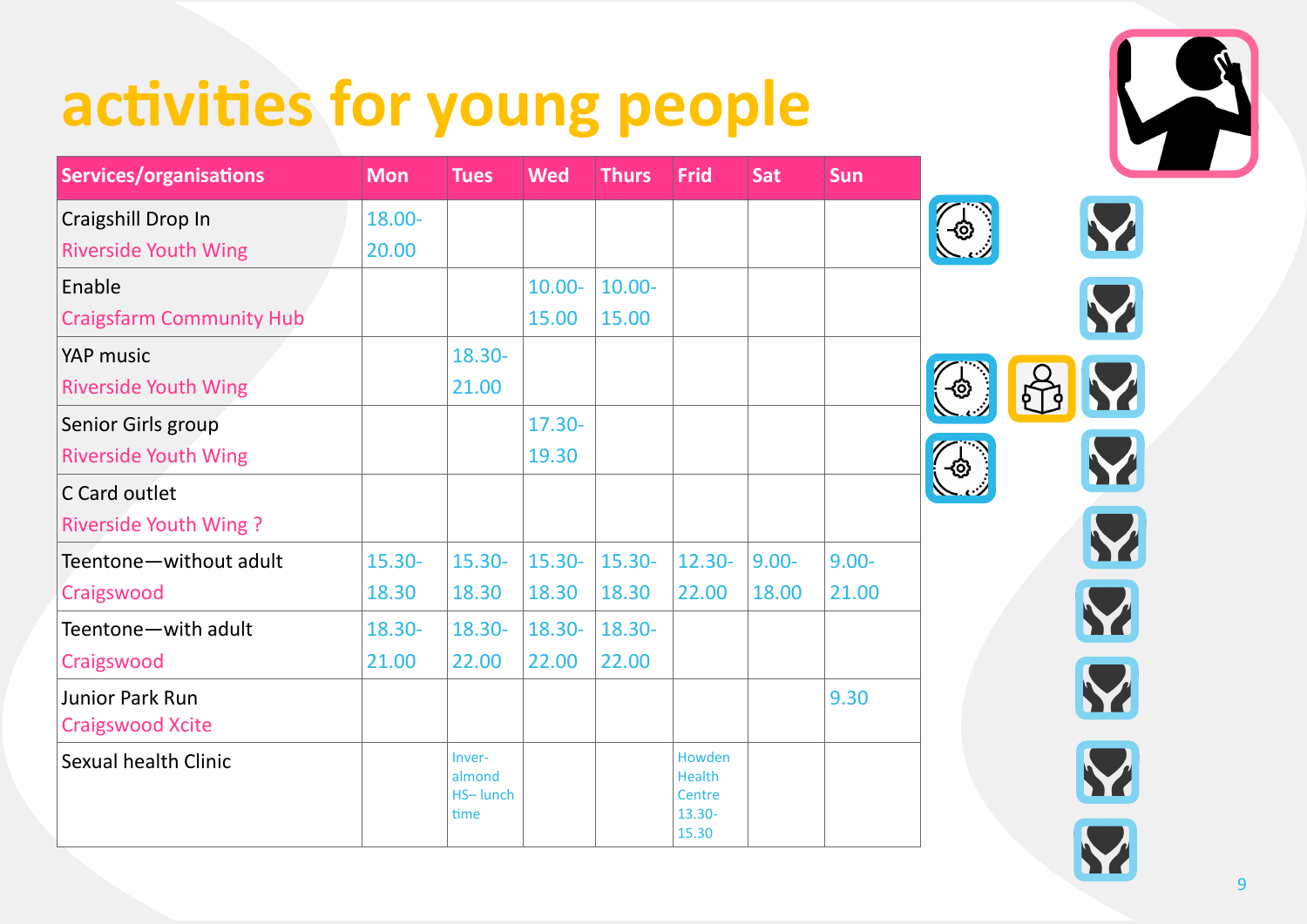#### **activities for adults**

| Services/organisations                                                           | <b>Mon</b>        | <b>Tues</b>        | <b>Wed</b>      | <b>Thurs</b>      | <b>Frid</b>       | Sat | Sun            |                   |
|----------------------------------------------------------------------------------|-------------------|--------------------|-----------------|-------------------|-------------------|-----|----------------|-------------------|
| Adult Crime reading group<br>Almondbank                                          |                   |                    | 15.00-<br>16.00 |                   |                   |     |                |                   |
| Access2Employment<br>Almondbank                                                  | $9.00 -$<br>17.00 | $9.00 -$<br>17.00  | 13.00-<br>17.00 | $9.00 -$<br>17.00 | $9.00 -$<br>16.00 |     |                |                   |
| <b>Work Club</b><br><b>Almondbank</b>                                            |                   | $10.00 -$<br>13.00 |                 |                   |                   |     |                |                   |
| Scottish Women's Institute<br><b>Craigsfarm Community Hub</b>                    |                   |                    | 19.00-<br>21.00 |                   |                   |     |                |                   |
| Mindfulness course<br><b>Craigsfarm Community Hub</b>                            |                   |                    |                 |                   |                   |     |                |                   |
| Gentle Yoga (for people who do too much)<br><b>Craigsfarm Community Hub</b>      |                   |                    |                 | $9.45 -$<br>11.am |                   |     |                |                   |
| <b>Food Fridays</b><br><b>Riverside Community wing</b>                           |                   |                    |                 |                   | 10.00-<br>12.30   |     |                | $\frac{111}{111}$ |
| Football (for men and women of all abilities)<br><b>Craigswood Sports Centre</b> |                   |                    |                 |                   |                   |     | 19.00<br>20.00 |                   |
|                                                                                  |                   |                    |                 |                   |                   |     |                |                   |
|                                                                                  |                   |                    |                 |                   |                   |     |                |                   |

W  $\bigcirc$   $\bigcirc$ ※又  $\beta$ Y  $\beta$ **NN** 

10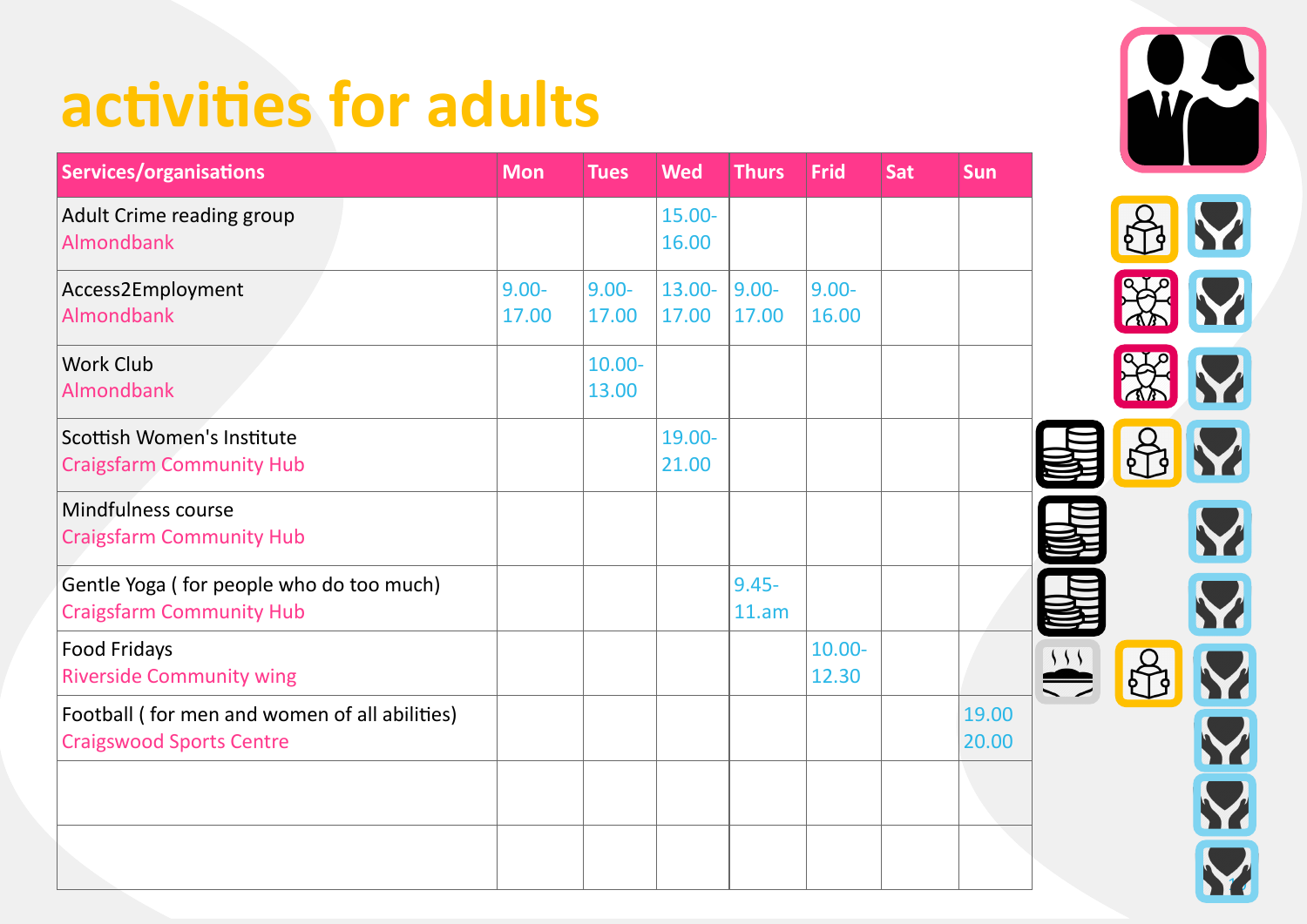#### **activities for adults continued**

| <b>Services/organisations</b>                                     | <b>Mon</b> | <b>Tues</b> | <b>Wed</b> | <b>Thurs</b> | Frid   | <b>Sat</b> | <b>Sun</b> |
|-------------------------------------------------------------------|------------|-------------|------------|--------------|--------|------------|------------|
| Pins & Needles                                                    | $10.30 -$  |             |            |              |        |            |            |
| <b>Craigshill Good Neighbour Network</b>                          | 12.00      |             |            |              |        |            |            |
| Paracise (gentle exercise)                                        |            | $10.15 -$   |            |              |        |            |            |
| <b>Craigshill Good Neighbour Network</b>                          |            | 11.00       |            |              |        |            |            |
| Lunch Club                                                        |            | 12.00-      |            |              |        |            |            |
| <b>Craigshill Good Neighbour Network</b>                          |            | 15.00       |            |              |        |            |            |
| Singing for Health                                                |            |             | 10.30-     |              |        |            |            |
| <b>Craigshill Good Neighbour Network</b>                          |            |             | 12.00      |              |        |            |            |
| <b>Carpet Bowls</b>                                               |            |             | 13.00-     |              |        |            |            |
| <b>Craigshill Good Neighbour Network</b>                          |            |             | 15.00      |              |        |            |            |
| <b>Craft Club</b>                                                 |            |             |            | 10.30-       |        |            |            |
| <b>Craigshill Good Neighbour Network</b>                          |            |             |            | 12.00        |        |            |            |
| Your choice (crafts, games, chat, meet up)                        |            |             |            | 13.30-       |        |            |            |
| <b>Craigshill Good Neighbour Network</b>                          |            |             |            | 15.30        |        |            |            |
| Men's Activity group                                              |            |             |            |              | 10.30- |            |            |
| <b>Craigshill Good Neighbour Network</b>                          |            |             |            |              | 12.30  |            |            |
| Friendly Forces-veteran project 1st and last Tuesday of the month |            | 18.00-      |            |              |        |            |            |
| Craigshill Good neighbour Network                                 |            | 20.00       |            |              |        |            |            |



IER

11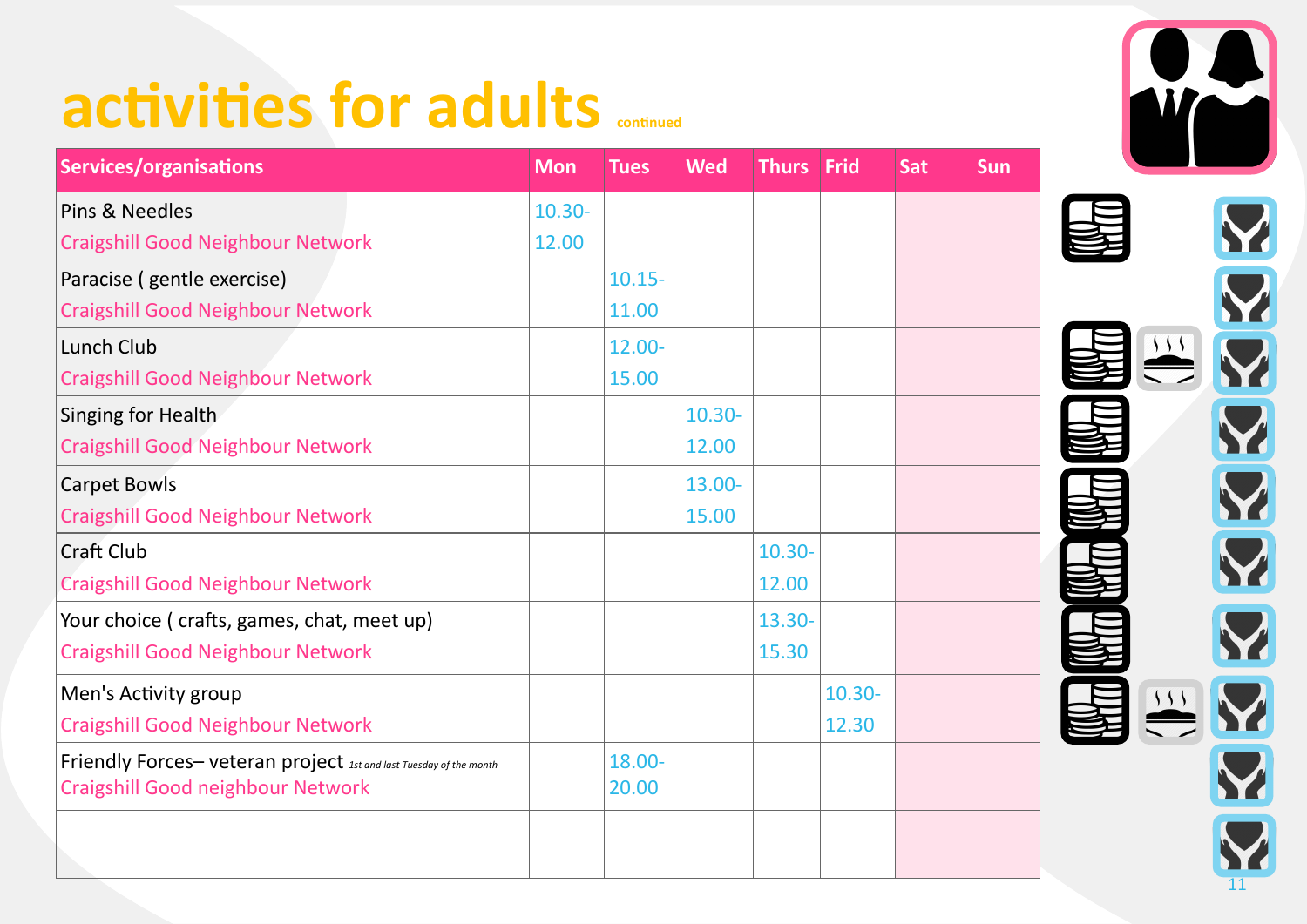#### **activities for over 50s**

| activities for over 50s                                                     |                    |                                    |                    |                    |                    |     |                 |                      |
|-----------------------------------------------------------------------------|--------------------|------------------------------------|--------------------|--------------------|--------------------|-----|-----------------|----------------------|
| Services/organisations                                                      | <b>Mon</b>         | <b>Tues</b>                        | <b>Wed</b>         | <b>Thurs</b>       | <b>Frid</b>        | Sat | Sun             |                      |
| Gentle Yoga (for people who do too much)<br><b>Craigsfarm Community Hub</b> |                    |                                    |                    | $9.45 -$<br>11.am  |                    |     |                 |                      |
| <b>Body Balance</b><br>Craigswood                                           | $20.10 -$<br>20.55 |                                    | $20.05 -$<br>20.50 | $10.10 -$<br>11.10 |                    |     | 11.30-<br>12.30 |                      |
| <b>Gentle Exercise</b><br>Craigswood                                        |                    | $9.15 -$<br>11.00                  |                    |                    |                    |     |                 |                      |
| Line dancing-beginners/high/absolute<br>Craigswood                          |                    |                                    | $10.30 -$<br>11.30 |                    | $10.30 -$<br>11.30 |     | 14.30-<br>15.30 |                      |
| Line dancing-improver<br>Craigswood                                         |                    |                                    |                    |                    |                    |     | 15.30-<br>16.30 |                      |
| Line dancing-intermediate<br>Craigswood                                     |                    |                                    |                    |                    |                    |     | 16.30-<br>17.30 |                      |
| Paracise<br>Craigswood                                                      |                    |                                    | 11.30-<br>12.30    |                    |                    |     |                 | $\sim$ $\sim$ $\sim$ |
| Pilates<br>Craigswood                                                       |                    | 18.30-<br>19.30<br>19.40-<br>20.40 | 12.30-<br>13.15    |                    |                    |     |                 |                      |

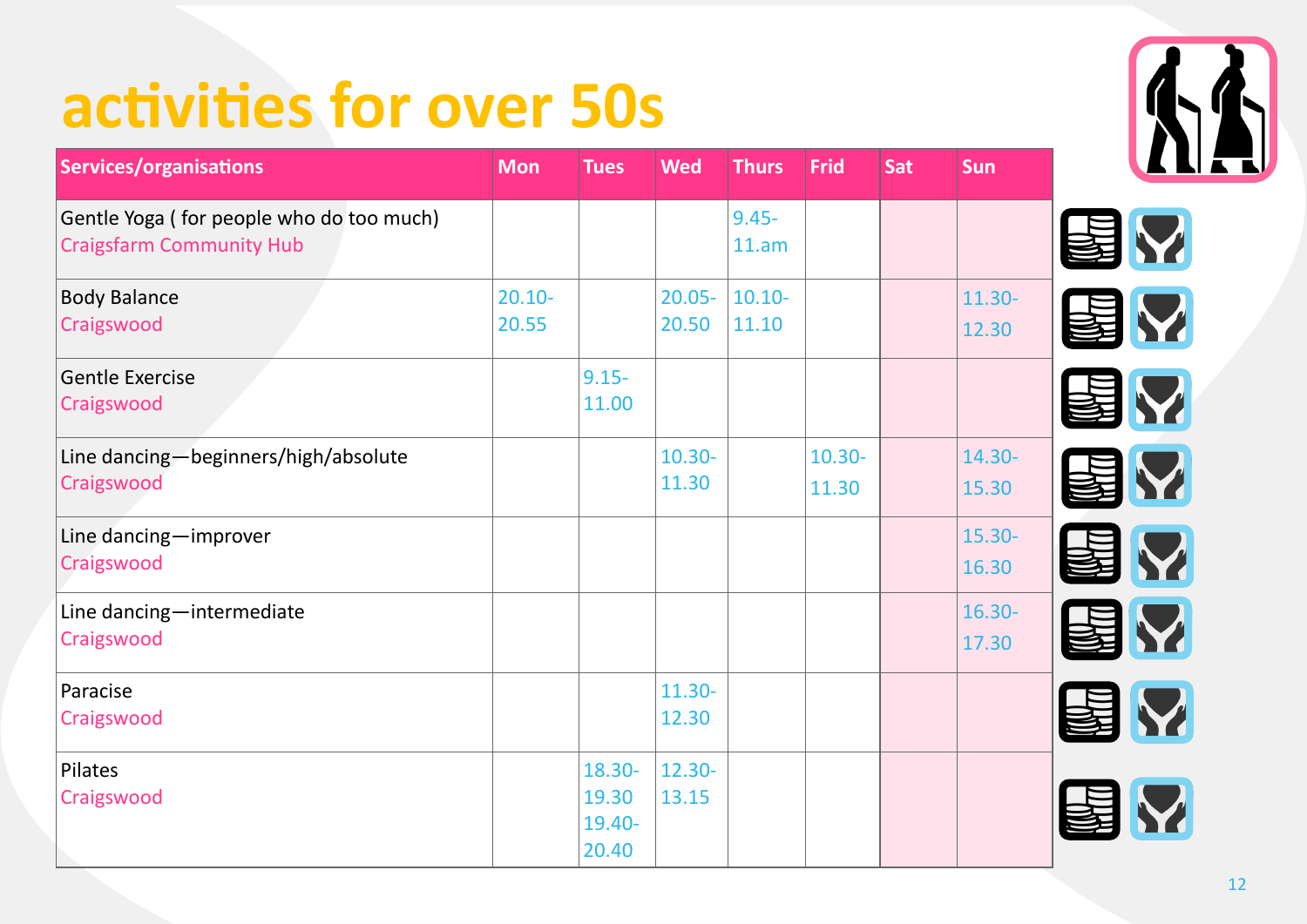#### **activities for over 50s**

| Services/organisations                                  | <b>Mon</b> | <b>Tues</b> | <b>Wed</b>         | <b>Thurs</b>                       | <b>Frid</b> | Sat | Sun | <u> 11</u>            |
|---------------------------------------------------------|------------|-------------|--------------------|------------------------------------|-------------|-----|-----|-----------------------|
| Yoga<br>Craigswood                                      |            |             |                    | 18.30-<br>19.30<br>19.40-<br>20.40 |             |     |     | Y                     |
| Ballroom & Latin Dance-ageing well<br>Craigswood        |            |             | 15.30-<br>16.30    |                                    |             |     |     | Y                     |
| Singing for health<br>Craigshill Good neighbour network |            |             | $10.30 -$<br>12.00 |                                    |             |     |     | $\boldsymbol{\nabla}$ |
|                                                         |            |             |                    |                                    |             |     |     |                       |
|                                                         |            |             |                    |                                    |             |     |     |                       |
|                                                         |            |             |                    |                                    |             |     |     |                       |
|                                                         |            |             |                    |                                    |             |     |     |                       |
|                                                         |            |             |                    |                                    |             |     |     |                       |

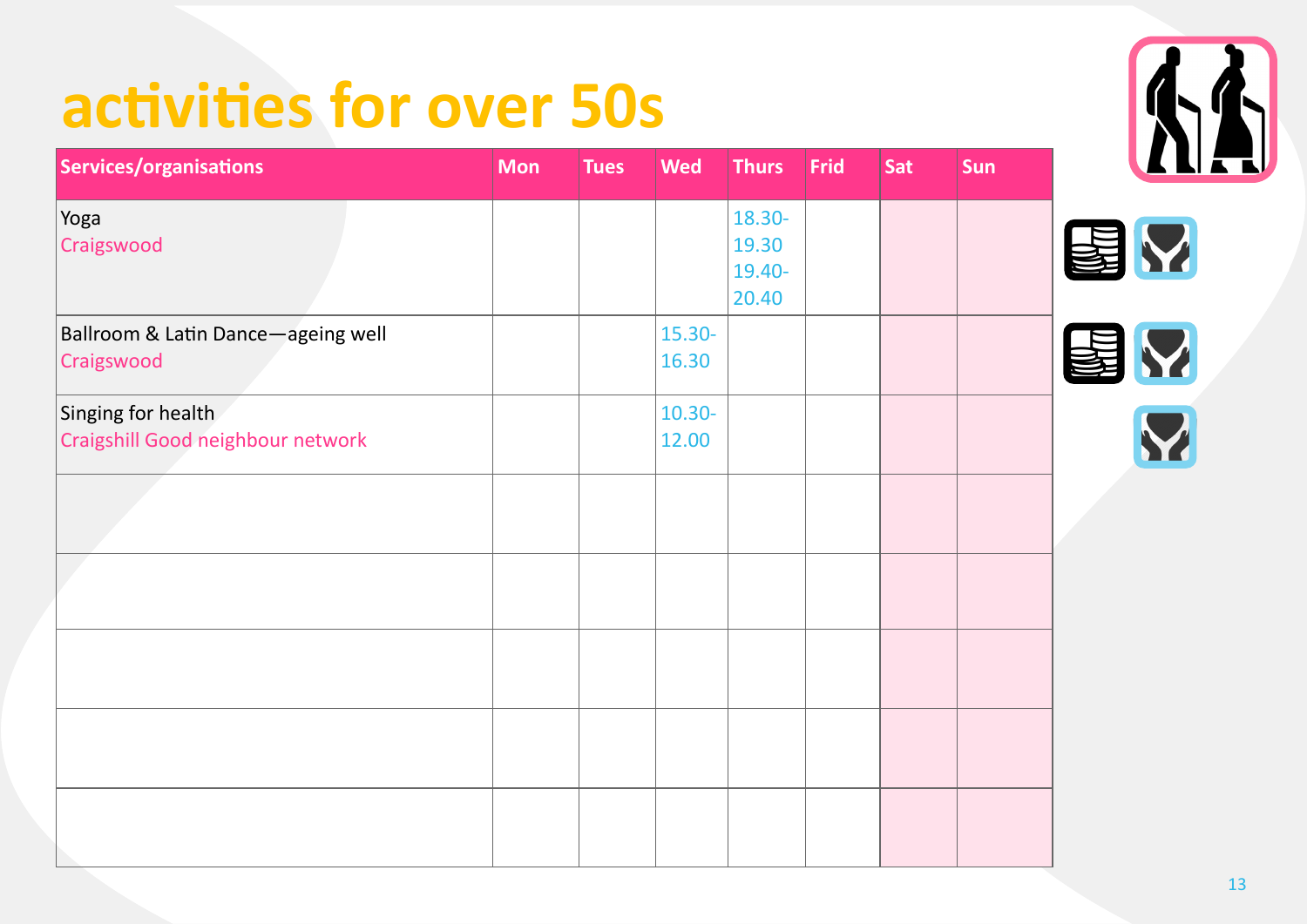#### **activities for families**



| Services/organisations                      | <b>Mon</b> | <b>Tues</b> | <b>Wed</b> | <b>Thurs</b> | Frid | Sat        | Sun Yearly |  |  |
|---------------------------------------------|------------|-------------|------------|--------------|------|------------|------------|--|--|
| Daisy Drop In Family trips                  |            |             |            |              |      |            |            |  |  |
| Daisy Drop In                               |            |             |            |              |      |            |            |  |  |
| Play scheme Family trips                    |            |             |            |              |      |            |            |  |  |
| Livingston Festival                         |            |             |            |              |      | All<br>day |            |  |  |
| Comics, manga & Graphic Novel reading group |            |             |            | 16.30-       |      |            |            |  |  |
| Almondbank                                  |            |             |            | 18.00        |      |            |            |  |  |
| <b>Craigshill GNN Family Trips</b>          |            |             |            |              |      |            |            |  |  |
| <b>Craigshill Good Neighbour Network</b>    |            |             |            |              |      |            |            |  |  |
| Events?                                     |            |             |            |              |      |            |            |  |  |
| <b>Craigshill Good Neighbour Network</b>    |            |             |            |              |      |            |            |  |  |
| Foraging/Wild Food                          |            |             | 18.30      |              |      |            |            |  |  |
| <b>Almond Park</b>                          |            |             | 19.30      |              |      |            |            |  |  |
|                                             |            |             |            |              |      |            |            |  |  |

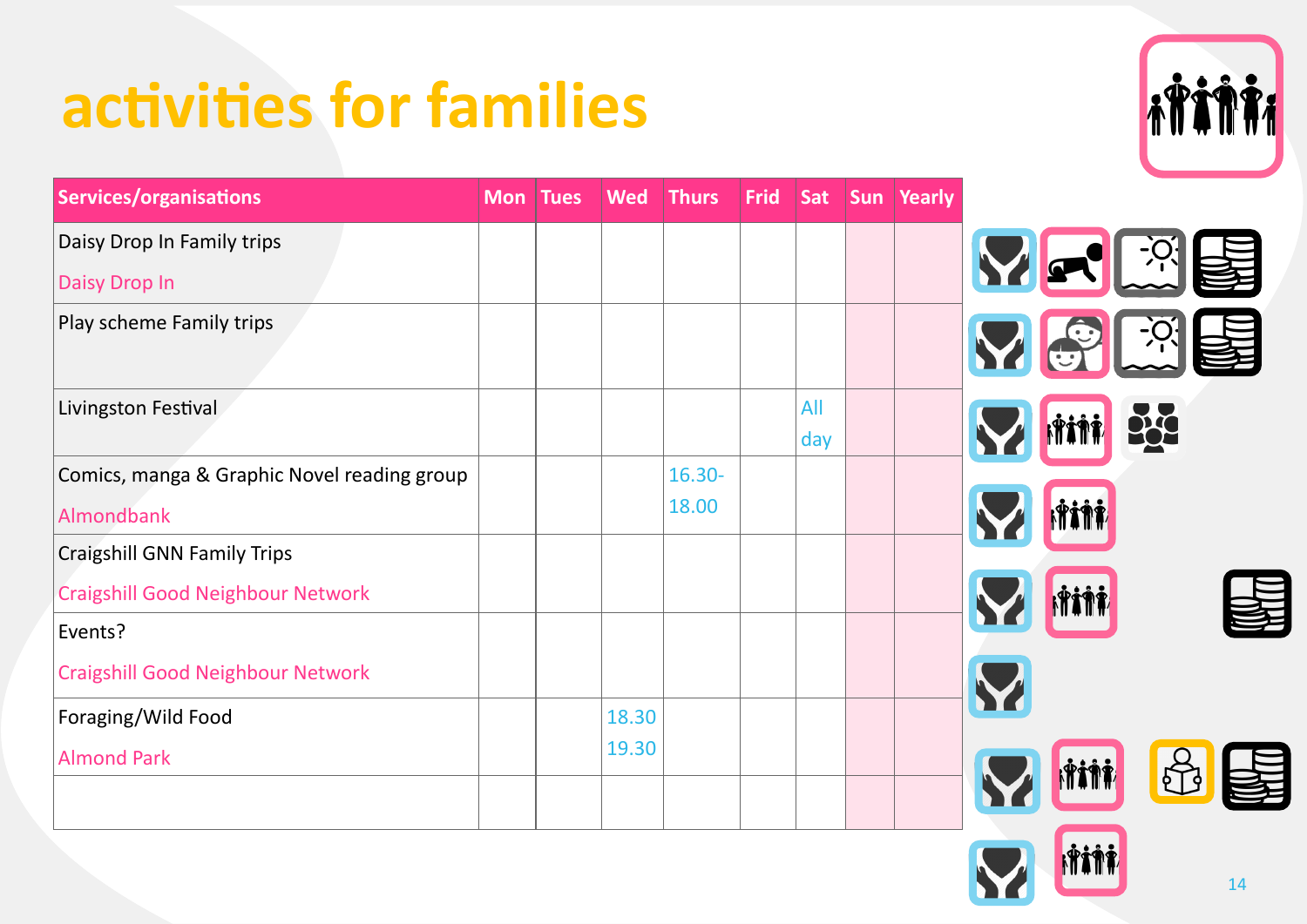#### **Parks and open spaces**

| <b>Parks and open spaces</b>  | <b>Cycling</b> | Dog walking | playpark | <b>Activities</b> | running |  |  |
|-------------------------------|----------------|-------------|----------|-------------------|---------|--|--|
| Letham Park                   |                |             |          |                   |         |  |  |
| <b>Craigs Park</b>            |                |             |          |                   |         |  |  |
| AlmondPark                    |                |             |          |                   |         |  |  |
| <b>Almondell Country Park</b> |                |             |          |                   |         |  |  |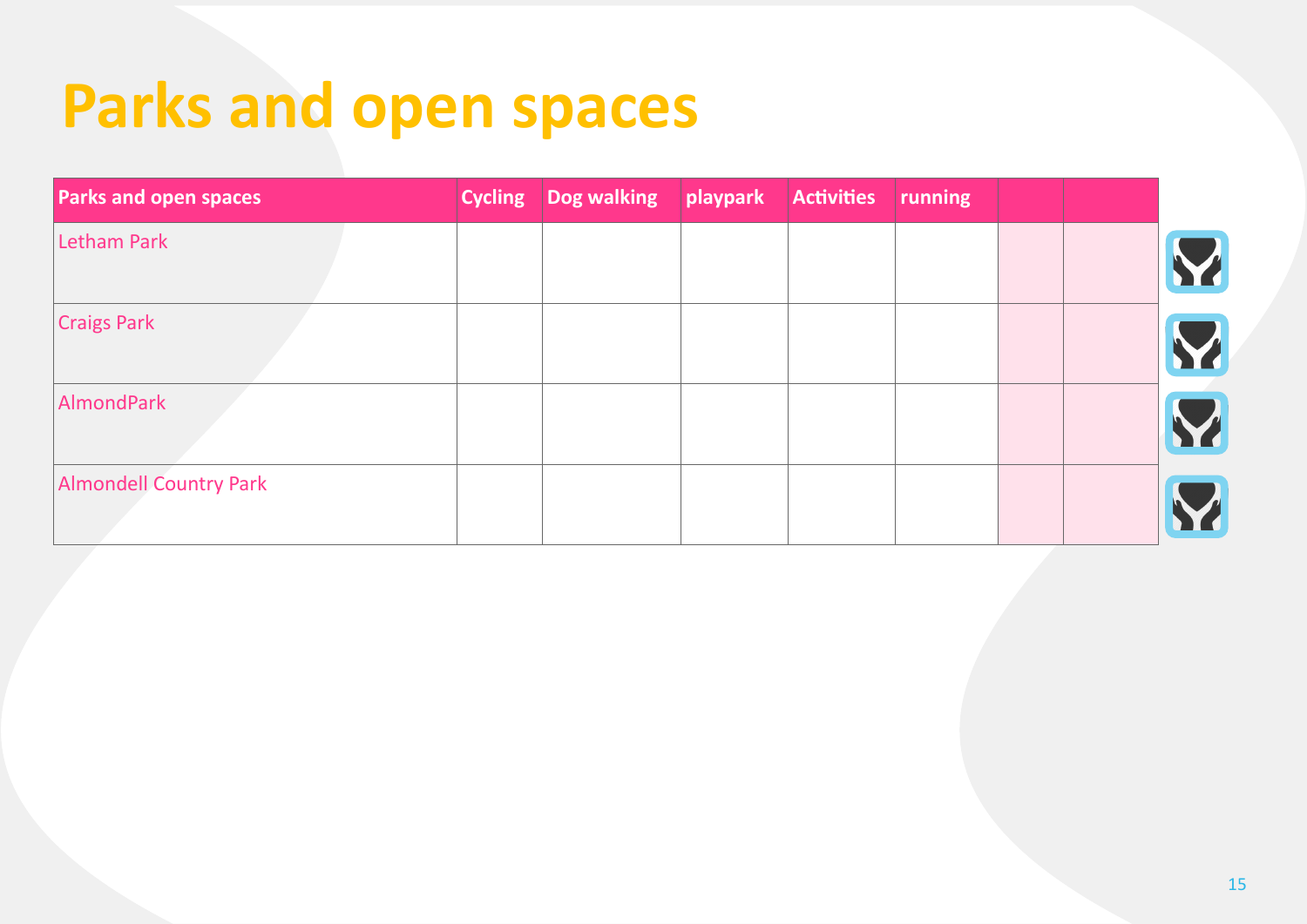#### **Places of worship**

| Services/organisations             | <b>Mon</b> | <b>Tues</b> | <b>Wed</b> | Thurs | <b>Frid</b> | Sat    | <b>Sun</b> |    |
|------------------------------------|------------|-------------|------------|-------|-------------|--------|------------|----|
| Services                           | 9.30       | 9.30        | 9.30       | 9.30  | 9.30        | 9.30 & | 11.30      |    |
| <b>St Andrews RC Church</b>        |            |             |            |       |             | 5.30   |            | 20 |
| Livingston United Church (monthly) |            |             |            |       |             |        | 6.30       |    |
| Craigengar (Lounge)                |            |             |            |       |             |        |            | 33 |
|                                    |            |             |            |       |             |        |            |    |
|                                    |            |             |            |       |             |        |            |    |
|                                    |            |             |            |       |             |        |            |    |
|                                    |            |             |            |       |             |        |            |    |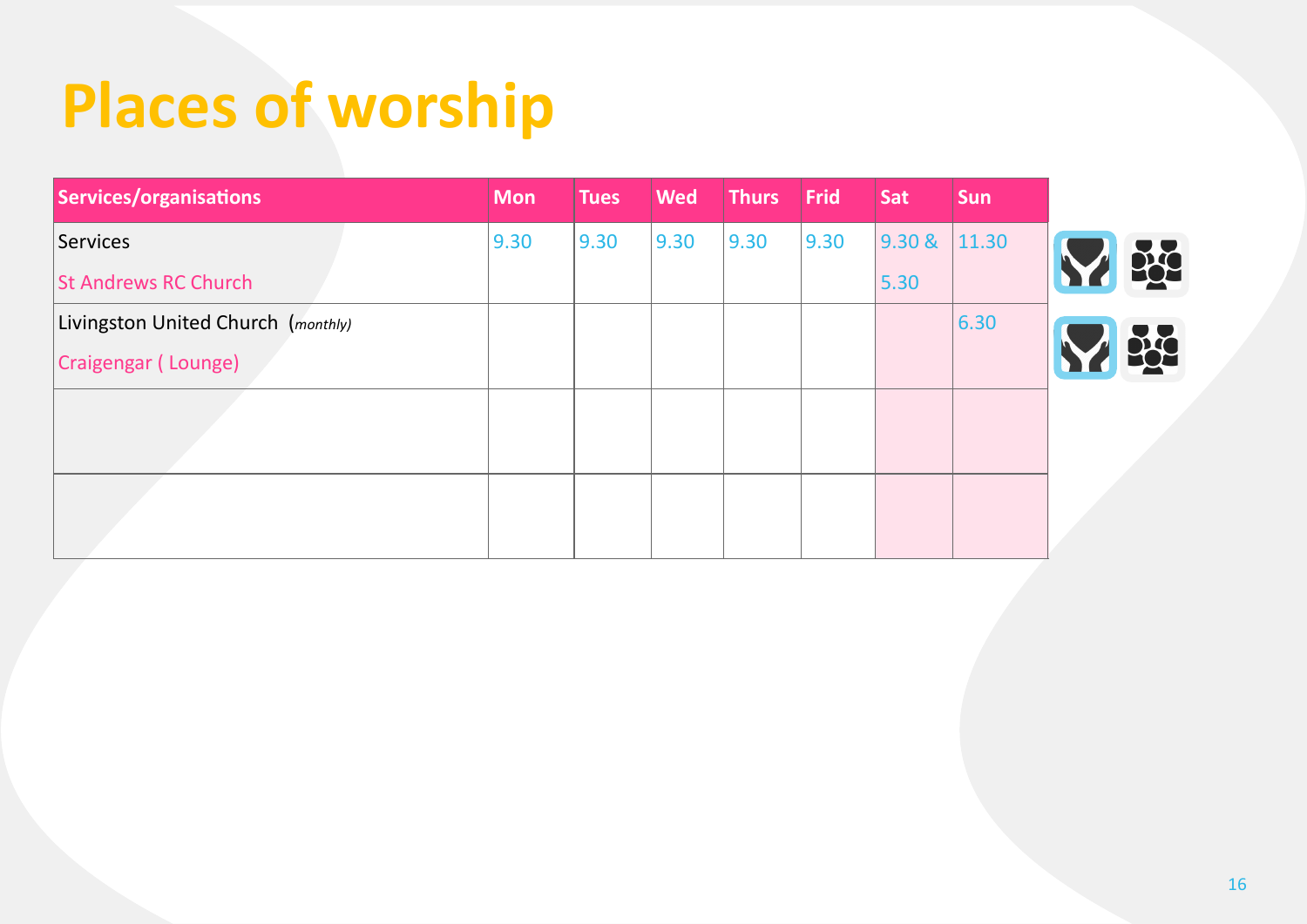#### **Local organisations & contacts**

| Services/organisations                             | <b>Mon</b> | <b>Tues</b> | <b>Wed</b> | <b>Thurs</b> | Frid | Sat | Sun | <b>Contact information</b> |
|----------------------------------------------------|------------|-------------|------------|--------------|------|-----|-----|----------------------------|
| Daisy Drop In                                      |            |             |            |              |      |     |     |                            |
| Craigshill Community Council (2nd wed every month) |            |             | $19.15 -$  |              |      |     |     |                            |
|                                                    |            |             | 21.00      |              |      |     |     |                            |
| Livingston Festival                                |            |             |            |              |      |     |     |                            |
| Craigshill Neighbour Network                       |            |             |            |              |      |     |     |                            |
| Youth Action Project                               |            |             |            |              |      |     |     |                            |
| Letham PS Parent Council                           |            |             |            |              |      |     |     |                            |
| <b>Inveralmond CHS Parent council</b>              |            |             |            |              |      |     |     |                            |
| Riverside PS Parent Council                        |            |             |            |              |      |     |     |                            |
| <b>Transform Craigshill</b>                        |            |             |            |              |      |     |     |                            |
| Citizen Advice Bureau                              |            |             |            |              |      |     |     |                            |
| <b>Almond Housing</b>                              |            |             |            |              |      |     |     |                            |
|                                                    |            |             |            |              |      |     |     |                            |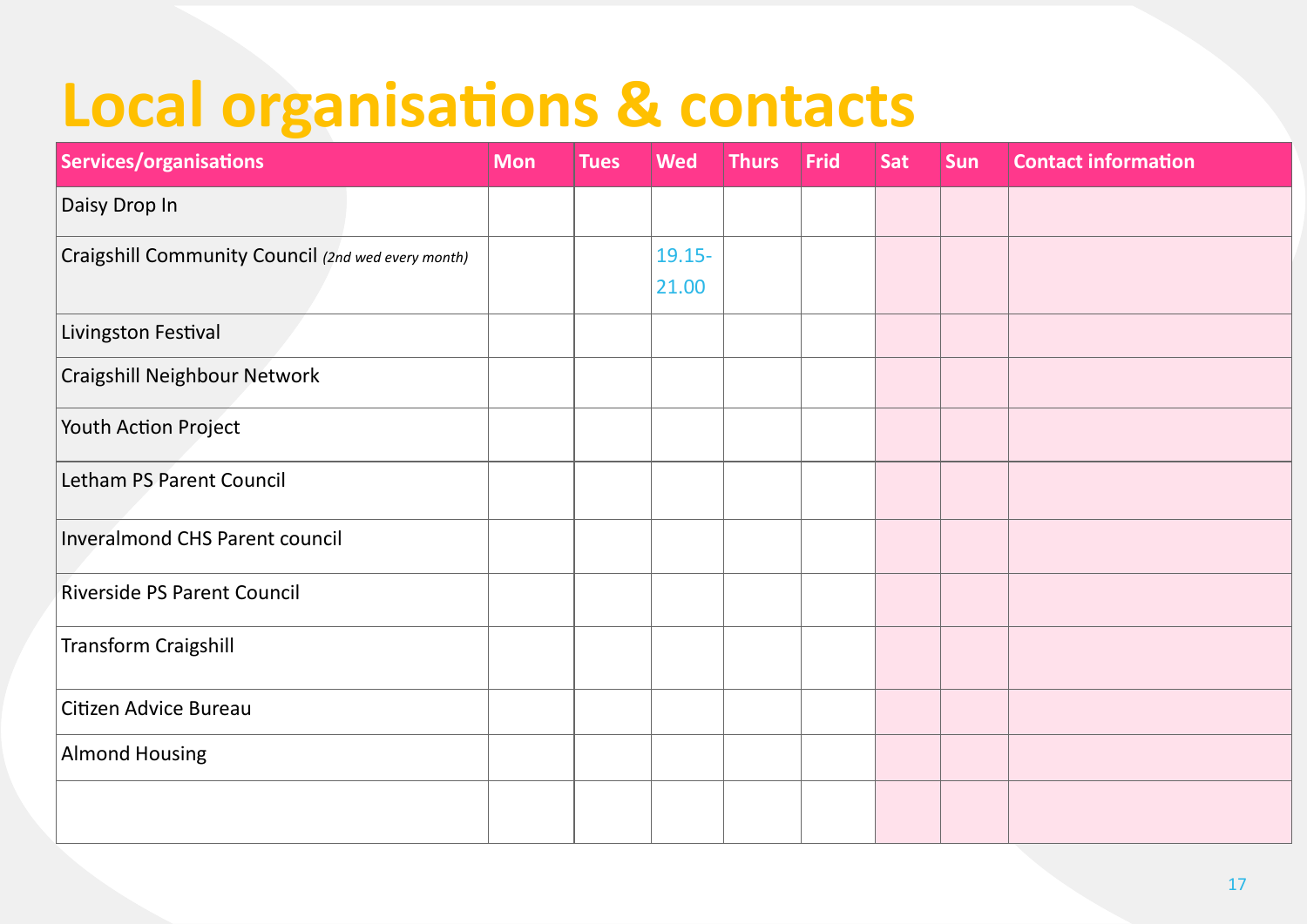#### **Useful websites**

| Services/organisations                 | <b>Website</b>                                                                                           |
|----------------------------------------|----------------------------------------------------------------------------------------------------------|
| Clear your head                        | https://clearyourhead.scot/?<br>gclid=EAlalQobChMIsaWT9Mma6glVB7TtCh3IYQPyEAAYASA<br><b>AEglaZfD BwE</b> |
| <b>Breathing space</b>                 | https://breathingspace.scot/                                                                             |
| Samaritans                             | https://www.samaritans.org/?nation=scotland                                                              |
| SAMH (Scotland's mental health charity | https://www.samh.org.uk/                                                                                 |
| Support in mind Scotland               | https://www.supportinmindscotland.org.uk/                                                                |
| Penumbra                               | https://www.penumbra.org.uk/                                                                             |
| See me                                 | https://www.seemescotland.org/                                                                           |
| Mental welfare commission Scotland     | https://www.mwcscot.org.uk/                                                                              |
| Mental health Foundation               | https://www.mentalhealth.org.uk/                                                                         |
| Young Scot                             | https://young.scot/campaigns/national/coronavirus                                                        |
| <b>Parent Club</b>                     | https://www.parentclub.scot/topics/coronavirus                                                           |
| VOX (Voices of experience)             | http://voxscotland.org.uk/                                                                               |
| Scottish Recovery Network              | https://www.scottishrecovery.net/                                                                        |
| Mind Yer Time                          | https://mindyertime.scot/                                                                                |
| The Spark                              | https://www.thespark.org.uk/                                                                             |
| LGBT health & wellbeing                | https://www.lgbthealth.org.uk/                                                                           |
| Quit your way                          | https://www.nhsinform.scot/campaigns/quit-your-way-<br>scotland                                          |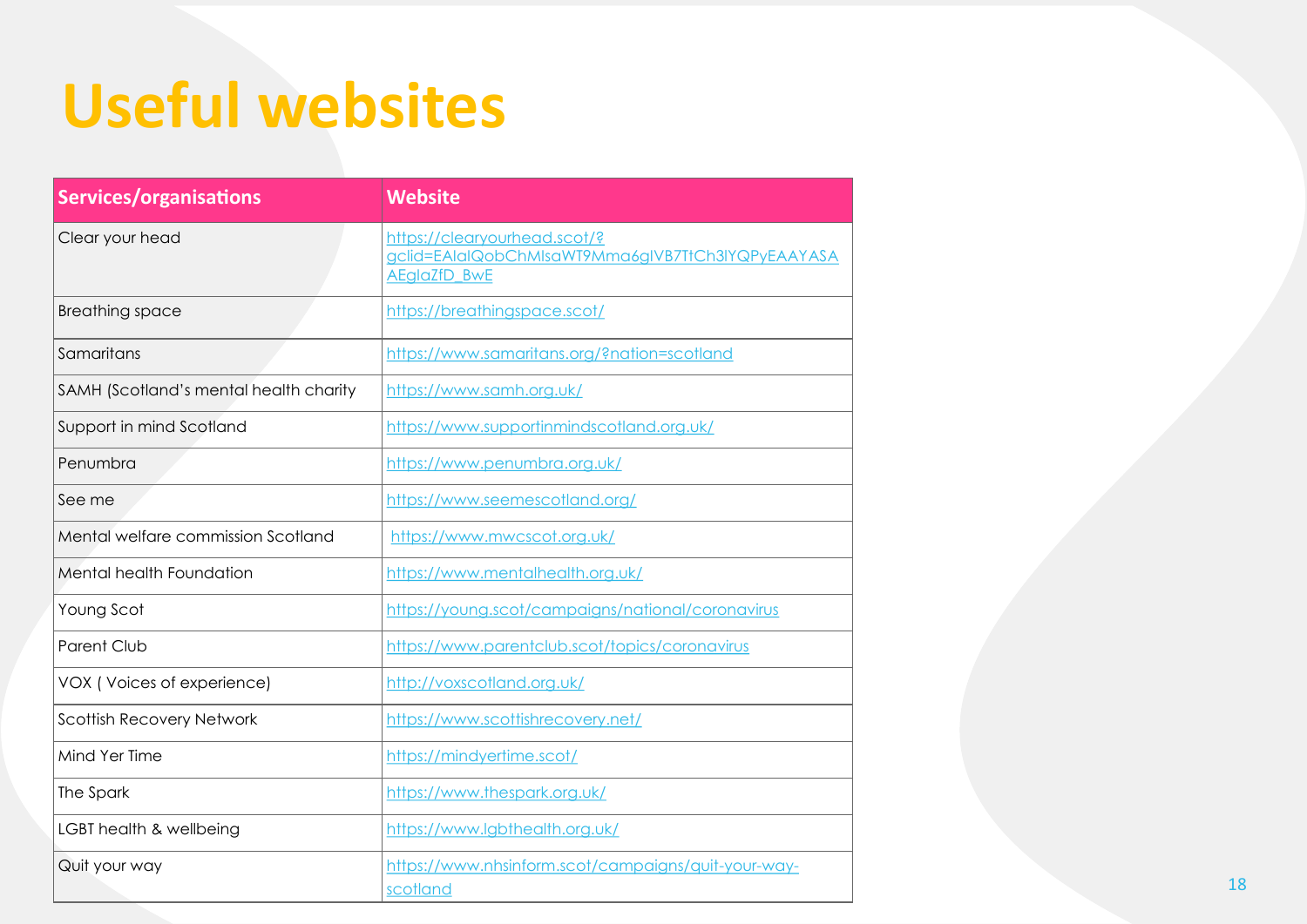#### **Useful websites continued**

| Services/organisations                                 | <b>Website</b>                                     |
|--------------------------------------------------------|----------------------------------------------------|
| Count 14                                               | https://www.count14.scot/                          |
| <b>Ready Scotland</b>                                  | https://www.readyscotland.org/coronavirus          |
| Rape Crisis Scotland                                   | https://www.rapecrisisscotland.org.uk/             |
| Maternal Mental health Scotland                        | https://maternalmentalhealthscotland.org.uk/       |
| Age Scotland                                           | https://www.ageuk.org.uk/scotland/                 |
| Childline                                              | https://www.childline.org.uk/                      |
| Paths for all                                          | https://www.pathsforall.org.uk/                    |
| <b>Scottish Autism</b>                                 | https://www.scottishautism.org/                    |
| Scotlands Domestic Abuse & Forced marriage<br>helpline | https://sdafmh.org.uk/                             |
| In control Scotland                                    | https://in-controlscotland.org/                    |
| Livings Life                                           | https://www.breathingspace.scot/living-life        |
| CAS                                                    | https://www.cas.org.uk/                            |
| Solihull Online                                        | https://inourplace.heiapply.com/online-learning/   |
| Aliss                                                  | https://www.aliss.org/                             |
| <b>Beat</b>                                            | https://www.beateatingdisorders.org.uk/coronavirus |
| Alzeimer Scotland                                      | https://www.alzscot.org/                           |
| Scottish Centre for conflict resolution                | https://scottishconflictresolution.org.uk/         |
| Age Concern                                            | www.agescotland.org.uk                             |